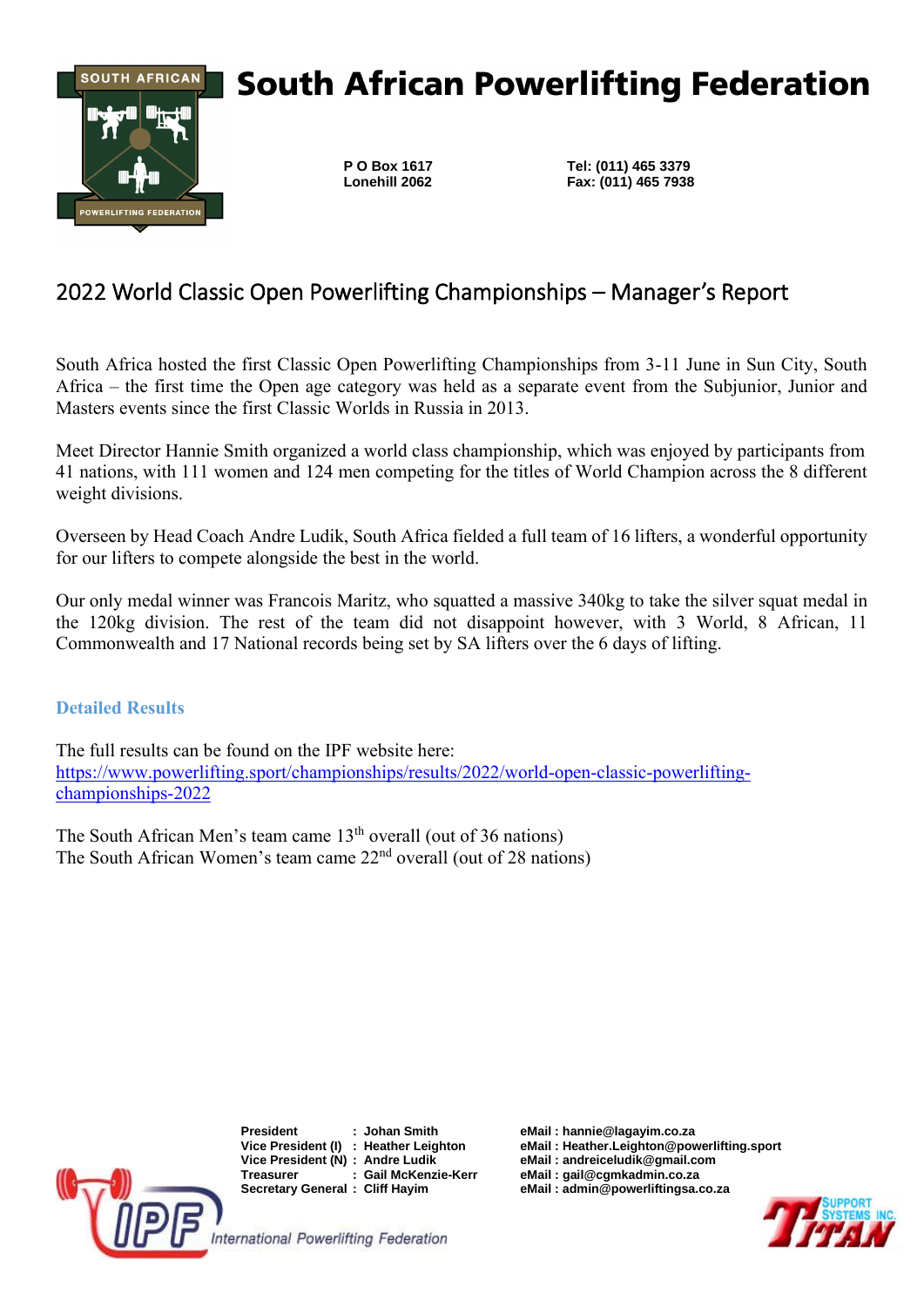Team South Africa's individual results are as follows:

### **Team SA Women:**

| <b>Name</b>       | Weight  | <b>Squat</b> | <b>Bench</b>   | <b>Deadlift</b> | <b>Total</b> | <b>Result</b>                                                  |
|-------------------|---------|--------------|----------------|-----------------|--------------|----------------------------------------------------------------|
|                   | Cat     |              |                |                 |              |                                                                |
| Giulia Muto       | $-52kg$ | 120          | 72,5           | 130             | 322,5        | $12th$ place                                                   |
| Antoinette Kriel  | $-57kg$ | 130          | 77,5           | 167,5           | 375          | $11th$ place<br>World M2 SQ, DL and Total                      |
|                   |         |              |                |                 |              | records.                                                       |
|                   |         |              |                |                 |              | Commonwealth M2 SQ, BP, DL,                                    |
|                   |         |              |                |                 |              | Total and single-lift BP records.                              |
|                   |         |              |                |                 |              | African M1 DL and Total records.                               |
|                   |         |              |                |                 |              | African M2 SQ, BP, DL, Total                                   |
|                   |         |              |                |                 |              | and single-lift BP records.<br>SA M2 SQ, DL and Total records. |
| Sasha Payne       | $-57kg$ | 130          | 80             | 137,5           | 347,5        | $13th$ place                                                   |
| Daniella da Silva | $-63kg$ | 142,5        | 67,5           | 170             | 380          | $16th$ place                                                   |
| Sorah Garber      | $-63kg$ | 140          | $\blacksquare$ | 160             |              |                                                                |
| Kimberley Beyl    | $-69kg$ | 142,5        | 75             | 175             | 392,5        | $18th$ place                                                   |
|                   |         |              |                |                 |              | SA Open DL and Total records                                   |
| Laura de Wet      | $-69kg$ | 140          | 70             | 170             | 380          | $20th$ place                                                   |
|                   |         |              |                |                 |              | Commonwealth M1 records                                        |
| Nicole Coopoosamy | $-76kg$ | 160          | 90             | 187,5           | 447,5        | $16th$ place                                                   |
|                   |         |              |                |                 |              | SA Open SQ, BP, DL, Total and                                  |
|                   |         |              |                |                 |              | single-lift BP records                                         |

#### **Team SA Men:**

| <b>Name</b>           | Weight<br>Cat | Squat              | <b>Bench</b> | <b>Deadlift</b> | <b>Total</b> | <b>Result</b>                                                                                                        |
|-----------------------|---------------|--------------------|--------------|-----------------|--------------|----------------------------------------------------------------------------------------------------------------------|
| Marcel Vorster        | $-66kg$       | 215                | 137,5        | 200             | 552,5        | $15th$ place<br>SA Open SQ and Total records                                                                         |
| Arno<br>Nieuwenhuizen | $-83kg$       | 215                | 120          | 275             | 610          | $22nd$ place                                                                                                         |
| Marlon Daniels        | $-83kg$       | 247,5              | 150          | 250             | 647,5        | $20th$ place<br>Commonwealth M1 SQ record<br>African M1 SQ record<br>SA Open SQ record<br>SA M1 SQ and Total records |
| Nkosinathi Ntuli      | $-93kg$       | 240                | 147,5        | 290             | 677,5        | $24th$ place                                                                                                         |
| Tom Wewege            | $-105$ kg     | 285                | 202,5        | 300             | 787,5        | $13th$ place (4 <sup>th</sup> place in BP on<br>bodyweight)<br>SA Open Total record                                  |
| Francois Maritz       | $-120$ kg     | 340<br>$\boxtimes$ | 210          | 315             | 865          | SILVER BP medal<br>$7th$ place overall<br>SA Open SQ record                                                          |
| Kyle Noonan           | $+120$ kg     | 320                | 215          | 330             | 865          | $8th$ place (4 <sup>th</sup> place in DL)                                                                            |
| Matt Bekker           | $+120kg$      | 285                | 192,5        | 322,5           | 800          | $9th$ place                                                                                                          |